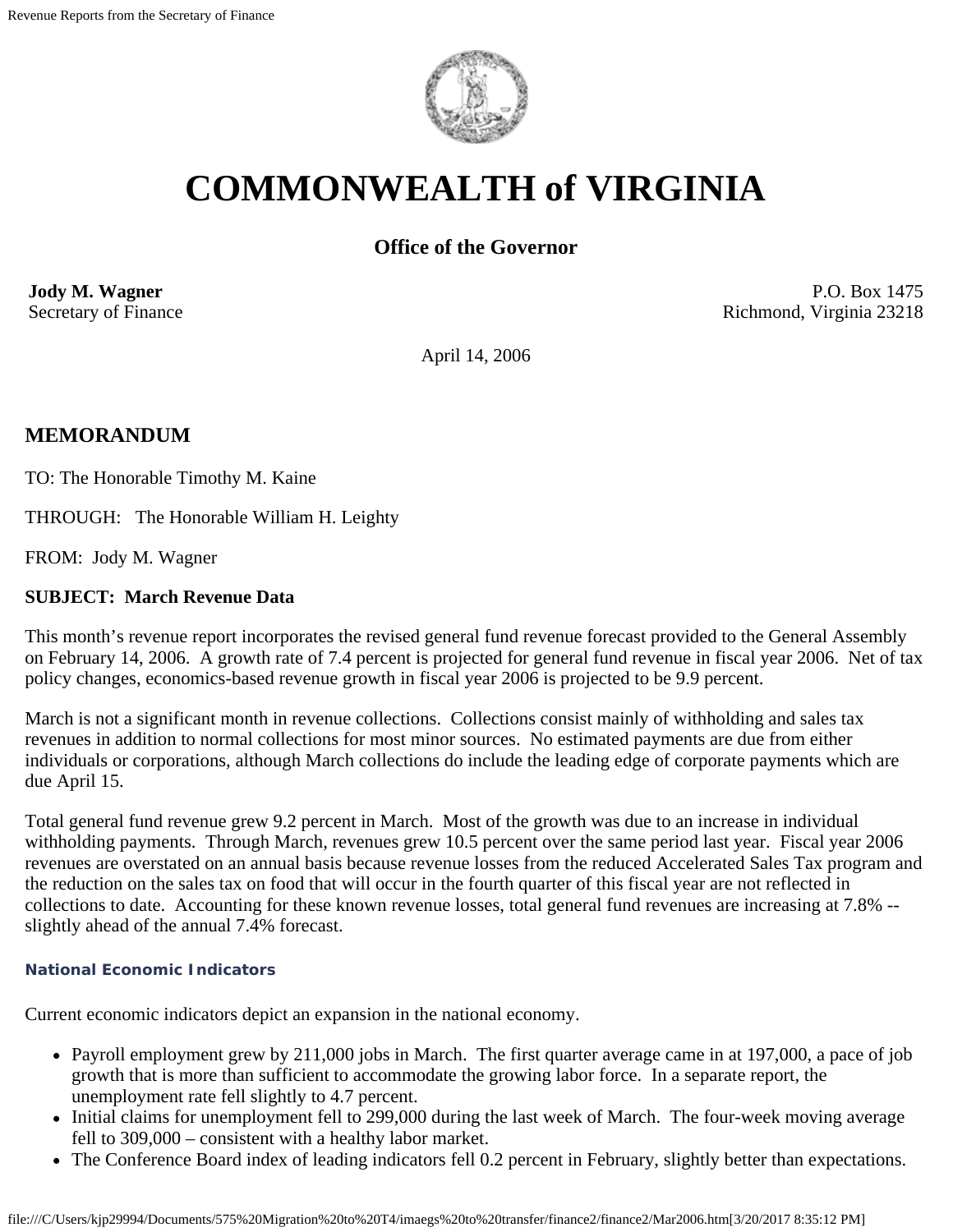The six-month annualized growth rate of 3.0 percent dropped from last month's 3.5 percent, and is consistent with strong first quarter growth moderating to slower growth in the second quarter.

- The Consumer Price Index rose 0.1 percent in February, following a sharp 0.7 percent increase in January. Core inflation remains under control, with a 0.1 percent increase for the month, bringing the annual rate of core inflation to 2.1 percent.
- Institute of Supply Management index fell slightly from 56.7 to 55.2 in March. Despite the modest decline, the index remains well over 50.0 and signals an expanding manufacturing sector.
- The Conference Board's index of consumer confidence rose from 102.7 to 107.2 in March, its highest level since May 2002.
- As expected, the Federal Reserve raised the federal funds rate another 25 basis points to 4.75 percent at its meeting on March 28.

#### **Virginia Economy**

In Virginia, payroll employment grew 2.0 percent in February. In Northern Virginia, employment grew by 3.6 percent. Jobs in the western MSAs grew by 2.6 percent, followed by Richmond-Petersburg with 2.1 percent, and Hampton Roads with 1.6 percent growth. The unemployment rate was flat at 3.3 percent in February.

The Virginia Leading Index rose 0.5 percent in February after falling 0.2 percent in January. Two out of the four components -- auto registrations and initial claims for unemployment -- contributed positively to the index. The other two components -- building permits and the U.S Leading Index – showed a decline. Ten of the eleven metro areas in Virginia saw increases in their indexes, while the Harrisonburg leading index fell for the month.

#### **March Revenue Collections**

March is not a significant month in revenue collections. Collections consist mainly of withholding and sales tax revenues in addition to normal collections for most minor sources. No estimated payments are due from either individuals or corporations, although March collections do include the leading edge of corporate payments which are due April 15.

**Individual Income Tax Withholding (54% of general fund revenues):** Reflecting the healthy job market, collections of payroll withholding taxes grew 8.3 percent in March. Year-to-date withholding growth is 6.4 percent – very close to the projected annual growth rate of 6.2 percent.

**Individual Income Tax Nonwithholding (17% of general fund revenues):** March is not a significant month for nonwithholding receipts. A total of \$59.5 million was collected in March, compared with \$58.3 million in March of last year.

To date, TAX has collected about 44 percent of the nonwithholding forecast, typical for this time of year, and collections are 18.7 percent above last year. The majority of the remaining collections in this source will occur in April and May, with both final payments for tax year 2005 and estimated payments for the current year due May 1.

**Individual Income Tax Refunds:** This month, TAX issued \$301.5 million in refunds compared with \$290.6 million in March of last year. Fiscal year-to-date, \$751.4 million in refunds have been issued compared to \$756.9 million in the same period last year. For the filing season beginning January 1, TAX issued about 1.44 million refunds, compared with 1.49 million issued in the same period last year.

**Sales Tax (19% of general fund revenues):** Collections of sales and use taxes, reflecting February sales, grew 4.8 percent in March. Adjusting for the effects of tax relief on food, growth was 11.9 percent for the month. The high growth rate in March can be attributed to some February collections being booked in March.

Year-to-date growth is 4.0 percent through March, ahead of the estimate of a 3.9 percent decline. However, the reduced Accelerated Sales Tax program will decrease collections by \$200.1 million in June and year-to-date growth is expected to drop to the 3.9 percent forecast decline.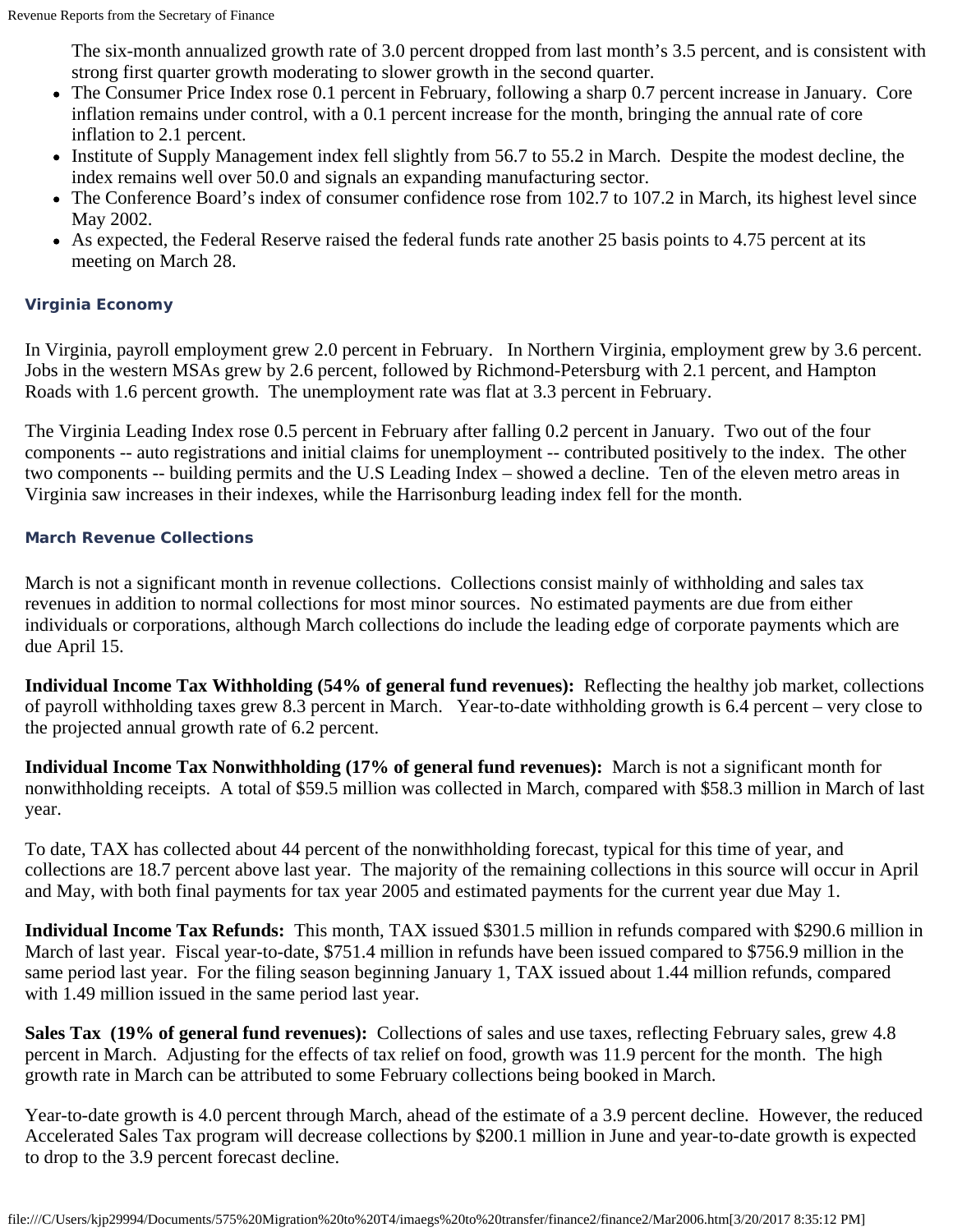**Corporate Income Tax (6% of general fund revenues):** Collections of corporate income tax were \$67.7 million compared with \$56.4 million in March of last year, a 20.1 percent increase. March receipts are typically from companies paying ahead of the April 15 filing date for final payments on tax year 2005 liability and estimated payments for the first quarter of the current fiscal year. Through March, collections have increased 74.9 percent, well ahead of the annual estimate of 38.1 percent growth.

#### **Other Revenue Sources**

|                                                | <b>Year-to-Date</b> | <b>Required to</b><br>Meet Estimate |
|------------------------------------------------|---------------------|-------------------------------------|
| Insurance Premiums Taxes (3% GF revenues)      | $-1.4%$             | 5.1%                                |
| ABC Taxes (1.0% GF revenues)                   | 5.9%                | $-0.5%$                             |
| Public Service Corporations (0.6% GF revenues) | 13.3%               | 2.6%                                |
| Interest Income (0.7% GF revenues)*            | 34.8%               | 20.9%                               |

The following list provides data on March collections for other revenue sources:

\*Approximately 60% of the interest for the current quarter is due to nongeneral funds and will be transferred in April.

**All Other Revenue:** Receipts in All Other Revenue grew 11.3 percent in March -- \$102.3 million compared with \$91.9 million in March of last year. Collections of inheritance, gift and estate taxes drove the growth -- \$26.7 million compared with \$12.3 million in March of last year. Growth in the largest component of all other revenue -- wills, suits, deeds, and contract fees, primarily due to increased recordation tax receipts, has been a major contributor to increases in this source over the last few years. In March, growth in wills, suits, deeds, and contract fees (mostly recordation tax receipts) grew a modest 0.9 percent. Year-to-date growth in this source stands at 28.7 percent, ahead of the estimate of 21.3 percent growth. March marks the second consecutive month that recordation tax collections have shown a marked slowdown. For the fiscal year, collections of All Other Revenue are 9.0 percent above fiscal year 2005, ahead of the annual estimate of 4.0 percent growth.

**Lottery Revenues:** Lottery net profits increased 1.0 percent for the month. Significantly lower than expected payouts in the Pick 3 and Pick 4 games for another month have begun to dampen sales in these games. For the month, all games experienced a decline in sales with the exception of Mega Millions.

With the strong sales growth so far, the year-to-date net income growth rate of 13.0 percent is well ahead of the projected 2.4 percent annual rate. On March 30, however, North Carolina started its lottery program, which is expected to further slow sales growth in Virginia.

#### **Summary**

This month's revenue report incorporates the revised general fund revenue forecast provided to the General Assembly on February 14, 2006. A growth rate of 7.4 percent is projected for general fund revenue in fiscal year 2006. Net of tax policy changes, economics-based revenue growth in fiscal year 2006 is projected to be 9.9 percent.

March is not a significant month in revenue collections. Collections consist mainly of withholding and sales tax revenues in addition to normal collections for most minor sources.

Total general fund revenue grew 9.2 percent in March. Most of the growth was due to solid growth in individual withholding payments. Through March, revenues grew 10.5 percent over the same period last year. Fiscal year 2006 revenues are overstated on an annual basis because revenue losses from the reduced Accelerated Sales Tax program and the reduction on the sales tax on food that will occur in the fourth quarter of this fiscal year are not reflected in collections to date. Accounting for these known revenue losses, total general fund revenues are increasing at 7.8% - slightly ahead of the annual 7.4% forecast.